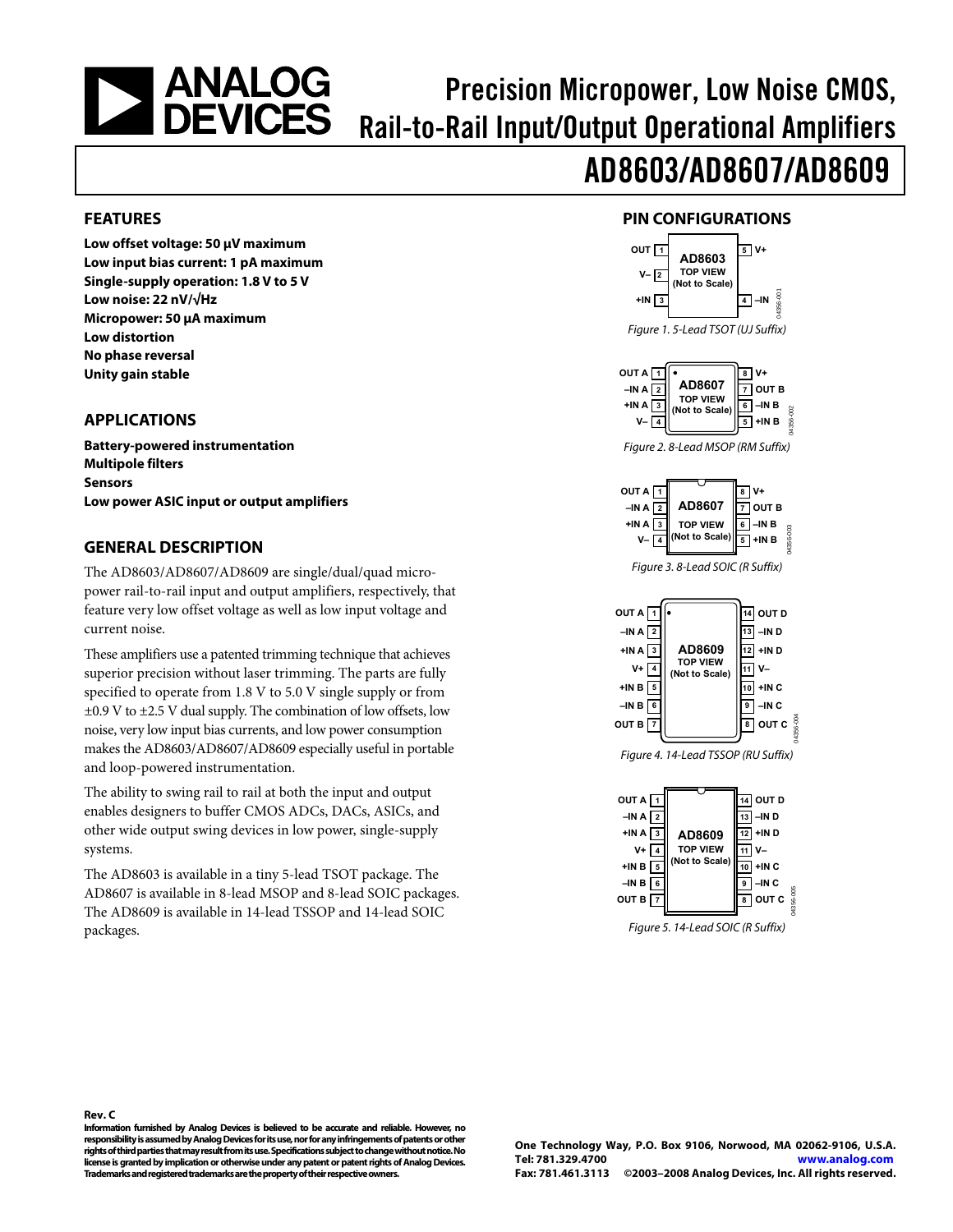# <span id="page-1-0"></span>**TABLE OF CONTENTS**

| ${\bf Features}\, \, {1} \label{eq:21}$ |  |
|-----------------------------------------|--|
|                                         |  |
|                                         |  |
|                                         |  |
|                                         |  |
|                                         |  |
|                                         |  |
|                                         |  |
|                                         |  |
|                                         |  |

#### **REVISION HISTORY**

| $6/08$ —Rev. B to Rev. C |  |
|--------------------------|--|
|                          |  |
|                          |  |
|                          |  |
|                          |  |
|                          |  |
|                          |  |
|                          |  |
|                          |  |

#### $6/05$ —Rev. A to Rev. B

#### 10/03-Rev. 0 to Rev. A

8/03-Revision 0: Initial Version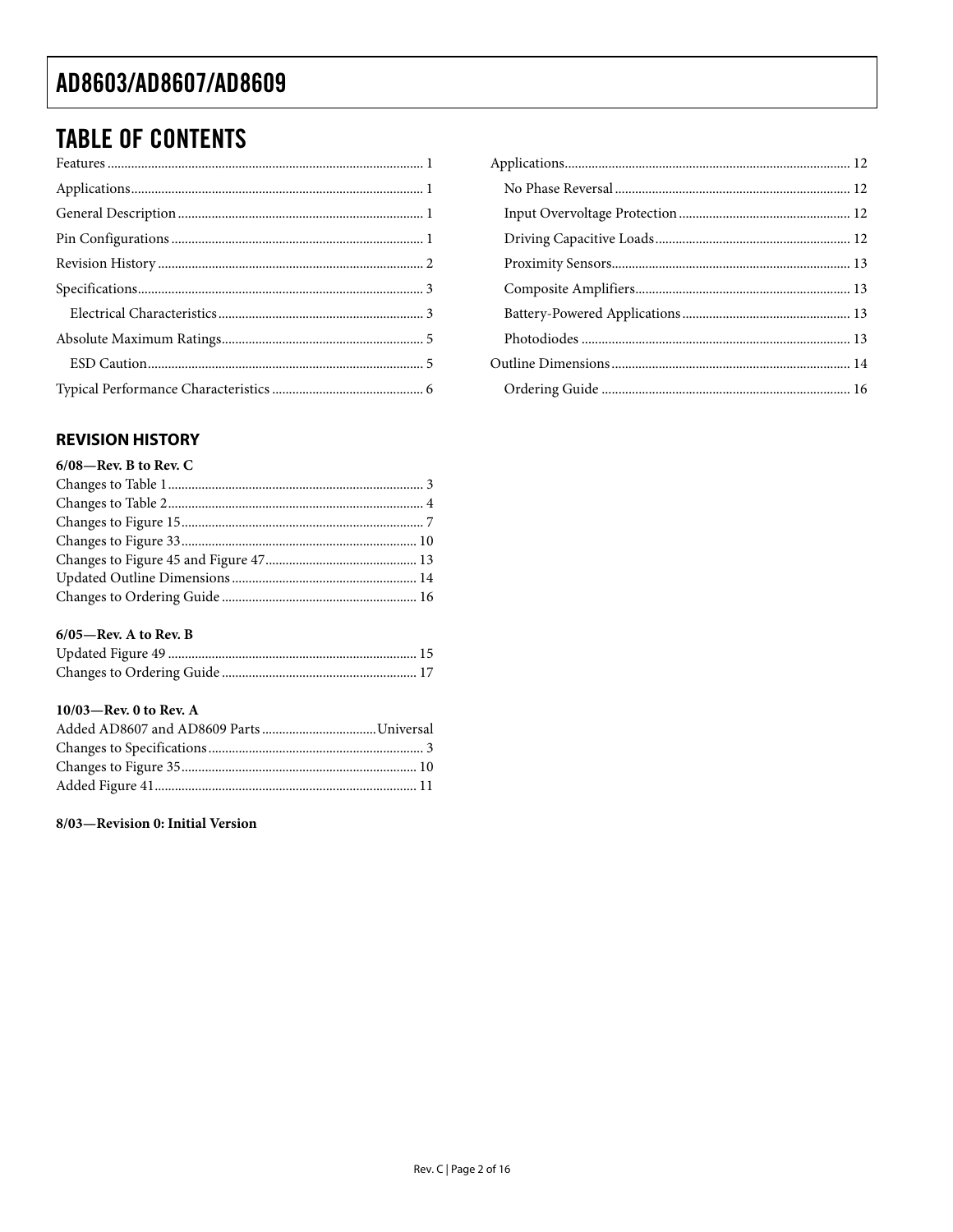# <span id="page-2-0"></span>**SPECIFICATIONS**

#### **ELECTRICAL CHARACTERISTICS**

 $V_s = 5$  V,  $V_{CM} = V_s/2$ ,  $T_A = 25$ °C, unless otherwise noted.

#### **Table 1.**

| <b>Parameter</b>              | Symbol                   | <b>Conditions</b>                                                                       | Min    | <b>Typ</b> | <b>Max</b>   | Unit      |
|-------------------------------|--------------------------|-----------------------------------------------------------------------------------------|--------|------------|--------------|-----------|
| <b>INPUT CHARACTERISTICS</b>  |                          |                                                                                         |        |            |              |           |
| Offset Voltage                | Vos                      | $V_s = 3.3$ V @ V <sub>CM</sub> = 0.5 V and 2.8 V                                       |        | 12         | 50           | μV        |
|                               |                          | $-0.3 V < V_{CM} < +5.2 V$                                                              |        | 40         | 300          | μV        |
|                               |                          | $-40^{\circ}$ C < T <sub>A</sub> < +125 $^{\circ}$ C, -0.3 V < V <sub>CM</sub> < +5.2 V |        |            | 700          | μV        |
| Offset Voltage Drift          | $\Delta V_{OS}/\Delta T$ | $-40^{\circ}$ C < T <sub>A</sub> < $+125^{\circ}$ C                                     |        | 1          | 4.5          | µV/°C     |
| <b>Input Bias Current</b>     | <b>I</b> <sub>B</sub>    |                                                                                         |        | 0.2        | $\mathbf{1}$ | pA        |
|                               |                          | $-40^{\circ}$ C < T <sub>A</sub> < $+85^{\circ}$ C                                      |        |            | 50           | pA        |
|                               |                          | $-40^{\circ}$ C < T <sub>A</sub> < $+125^{\circ}$ C                                     |        |            | 500          | pA        |
| Input Offset Current          | $\log$                   |                                                                                         |        | 0.1        | 0.5          | pA        |
|                               |                          | $-40^{\circ}$ C < T <sub>A</sub> < $+85^{\circ}$ C                                      |        |            | 50           | pA        |
|                               |                          | $-40^{\circ}$ C < T <sub>A</sub> < $+125^{\circ}$ C                                     |        |            | 250          | pA        |
| Input Voltage Range           | <b>IVR</b>               |                                                                                         | $-0.3$ |            | $+5.2$       | V         |
| Common-Mode Rejection Ratio   | <b>CMRR</b>              | $0 V < V_{CM} < 5 V$                                                                    | 85     | 100        |              | dB        |
|                               |                          | $-40^{\circ}$ C < T <sub>A</sub> < $+125^{\circ}$ C                                     | 80     |            |              | dB        |
| Large Signal Voltage Gain     | Avo                      | $R_L = 10 k\Omega$ , 0.5 V < V <sub>o</sub> < 4.5 V                                     |        |            |              |           |
| AD8603                        |                          |                                                                                         | 400    | 1000       |              | V/mV      |
| AD8607/AD8609                 |                          |                                                                                         | 250    | 450        |              | V/mV      |
| Input Capacitance             | $C_{\text{DIFF}}$        |                                                                                         |        | 1.9        |              | pF        |
|                               | $C_{CM}$                 |                                                                                         |        | 2.5        |              | pF        |
| <b>OUTPUT CHARACTERISTICS</b> |                          |                                                                                         |        |            |              |           |
| Output Voltage High           | <b>V<sub>OH</sub></b>    | $L = 1$ mA                                                                              | 4.95   | 4.97       |              | v         |
|                               |                          | $-40^{\circ}$ C to +125 $^{\circ}$ C                                                    | 4.9    |            |              | v         |
|                               |                          | $L = 10$ mA                                                                             | 4.65   | 4.97       |              | v         |
|                               |                          | $-40^{\circ}$ C to +125 $^{\circ}$ C                                                    | 4.50   |            |              | v         |
| Output Voltage Low            | <b>V<sub>OL</sub></b>    | $I_L = 1$ mA                                                                            |        | 16         | 30           | mV        |
|                               |                          | $-40^{\circ}$ C to +125 $^{\circ}$ C                                                    |        |            | 50           | mV        |
|                               |                          | $I_L = 10$ mA                                                                           |        | 160        | 250          | mV        |
|                               |                          | $-40^{\circ}$ C to +125 $^{\circ}$ C                                                    |        |            | 330          | mV        |
| <b>Short-Circuit Current</b>  | $I_{SC}$                 |                                                                                         |        | ±70        |              | mA        |
| Closed-Loop Output Impedance  | Zout                     | $f = 10$ kHz, $A_V = 1$                                                                 |        | 36         |              | Ω         |
| POWER SUPPLY                  |                          |                                                                                         |        |            |              |           |
| Power Supply Rejection Ratio  | <b>PSRR</b>              | 1.8 V < V <sub>S</sub> < 5 V                                                            | 80     | 100        |              | dB        |
| Supply Current per Amplifier  | $I_{SY}$                 | $V_0 = 0 V$                                                                             |        | 40         | 50           | μA        |
|                               |                          | $-40^{\circ}$ C <t<sub>A &lt; <math>+125^{\circ}</math>C</t<sub>                        |        |            | 60           | μA        |
| DYNAMIC PERFORMANCE           |                          |                                                                                         |        |            |              |           |
| Slew Rate                     | <b>SR</b>                | $R_L = 10 k\Omega$                                                                      |        | 0.1        |              | $V/\mu s$ |
| Settling Time 0.1%            | ts                       | $G = \pm 1$ , 2 V step                                                                  |        | 23         |              | μs        |
| <b>Gain Bandwidth Product</b> | GBP                      | $R_L = 100 k\Omega$                                                                     |        | 400        |              | kHz       |
|                               |                          | $R_L = 10 k\Omega$                                                                      |        | 316        |              | kHz       |
| Phase Margin                  | Øo                       | $R_L = 10 k\Omega$ , $R_L = 100 k\Omega$                                                |        | 70         |              | Degrees   |
| <b>NOISE PERFORMANCE</b>      |                          |                                                                                         |        |            |              |           |
| Peak-to-Peak Noise            | $e_{n,p-p}$              | 0.1 Hz to 10 Hz                                                                         |        | 2.3        | 3.5          | μV        |
| <b>Voltage Noise Density</b>  | e <sub>n</sub>           | $f = 1$ kHz                                                                             |        | 25         |              | nV/√Hz    |
|                               |                          | $f = 10$ kHz                                                                            |        | 22         |              | nV/√Hz    |
| <b>Current Noise Density</b>  | İn.                      | $f = 1$ kHz                                                                             |        | 0.05       |              | pA/√Hz    |
| <b>Channel Separation</b>     | C <sub>S</sub>           | $f = 10$ kHz                                                                            |        | $-115$     |              | dB        |
|                               |                          | $f = 100$ kHz                                                                           |        | $-110$     |              | dB        |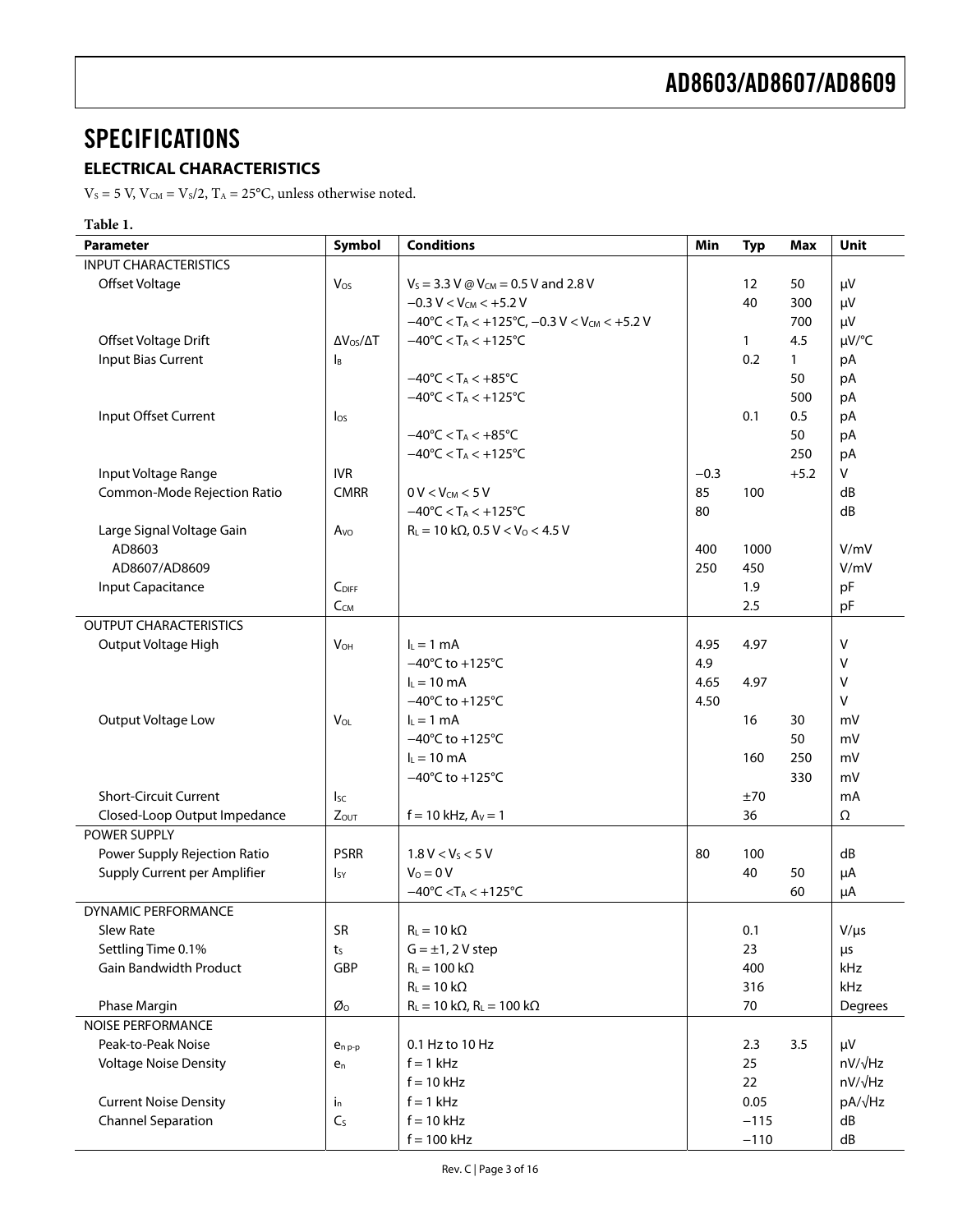$V_s = 1.8$  V,  $V_{\text{CM}} = V_s/2$ ,  $T_A = 25$ °C, unless otherwise noted.

#### **Table 2.**

| <b>Parameter</b>              | Symbol                    | <b>Conditions</b>                                                                         | Min    | <b>Typ</b> | <b>Max</b> | Unit           |
|-------------------------------|---------------------------|-------------------------------------------------------------------------------------------|--------|------------|------------|----------------|
| <b>INPUT CHARACTERISTICS</b>  |                           |                                                                                           |        |            |            |                |
| Offset Voltage                | Vos                       | $V_s = 3.3$ V @ V <sub>CM</sub> = 0.5 V and 2.8 V                                         |        | 12         | 50         | μV             |
|                               |                           | $-0.3 V < V_{CM} < +1.8 V$                                                                |        | 40         | 300        | μV             |
|                               |                           | $-40^{\circ}$ C < T <sub>A</sub> < $+85^{\circ}$ C, $-0.3$ V < V <sub>CM</sub> < $+1.8$ V |        |            | 500        | μV             |
|                               |                           | $-40^{\circ}$ C < T <sub>A</sub> < +125 $^{\circ}$ C, -0.3 V < V <sub>CM</sub> < +1.7 V   |        |            | 700        | μV             |
| Offset Voltage Drift          | $\Delta V_{OS}/\Delta T$  | $-40^{\circ}$ C < T <sub>A</sub> < $+125^{\circ}$ C                                       |        | 1          | 4.5        | µV/°C          |
| <b>Input Bias Current</b>     | $\mathsf{I}_{\mathsf{B}}$ |                                                                                           |        | 0.2        | 1          | pA             |
|                               |                           | $-40^{\circ}$ C < T <sub>A</sub> < $+85^{\circ}$ C                                        |        |            | 50         | pA             |
|                               |                           | $-40^{\circ}$ C < T <sub>A</sub> < $+125^{\circ}$ C                                       |        |            | 500        | pA             |
| Input Offset Current          | $\log$                    |                                                                                           |        | 0.1        | 0.5        | pA             |
|                               |                           | $-40^{\circ}$ C < T <sub>A</sub> < $+85^{\circ}$ C                                        |        |            | 50         | pA             |
|                               |                           | $-40^{\circ}$ C < T <sub>A</sub> < $+125^{\circ}$ C                                       |        |            | 250        | рA             |
| Input Voltage Range           | <b>IVR</b>                |                                                                                           | $-0.3$ |            | $+1.8$     | V              |
| Common-Mode Rejection Ratio   | <b>CMRR</b>               | $0 V < V_{CM} < 1.8 V$                                                                    | 80     | 98         |            | dB             |
|                               |                           | $-40^{\circ}$ C < T <sub>A</sub> < $+85^{\circ}$ C                                        | 70     |            |            | dB             |
| Large Signal Voltage Gain     | Avo                       | $R_L = 10 k\Omega$ , 0.5 V < V <sub>o</sub> < 4.5 V                                       |        |            |            |                |
| AD8603                        |                           |                                                                                           | 150    | 3000       |            | V/mV           |
| AD8607/AD8609                 |                           |                                                                                           | 100    | 2000       |            | V/mV           |
| Input Capacitance             | CDIFF                     |                                                                                           |        | 2.1        |            | pF             |
|                               | $C_{CM}$                  |                                                                                           |        | 3.8        |            | pF             |
| <b>OUTPUT CHARACTERISTICS</b> |                           |                                                                                           |        |            |            |                |
| Output Voltage High           | <b>V<sub>OH</sub></b>     | $I_L = 1$ mA                                                                              | 1.65   | 1.72       |            | $\vee$         |
|                               |                           | $-40^{\circ}$ C to +125 $^{\circ}$ C                                                      | 1.6    |            |            | V              |
| Output Voltage Low            | VOL                       | $L = 1$ mA                                                                                |        | 38         | 60         | mV             |
|                               |                           | $-40^{\circ}$ C to +125 $^{\circ}$ C                                                      |        |            | 80         | mV             |
| <b>Short-Circuit Current</b>  | <sub>Sc</sub>             |                                                                                           |        | ±10        |            | mA             |
| Closed-Loop Output Impedance  | $Z_{OUT}$                 | $f = 10$ kHz, $A_V = 1$                                                                   |        | 36         |            | Ω              |
| POWER SUPPLY                  |                           |                                                                                           |        |            |            |                |
| Power Supply Rejection Ratio  | <b>PSRR</b>               | 1.8 V < V <sub>S</sub> < 5 V                                                              | 80     | 100        |            | dB             |
| Supply Current per Amplifier  | <b>I</b> <sub>SY</sub>    | $V_0 = 0 V$                                                                               |        | 40         | 50         | μA             |
|                               |                           | $-40^{\circ}$ C < T <sub>A</sub> < $+85^{\circ}$ C                                        |        |            | 60         | μA             |
| DYNAMIC PERFORMANCE           |                           |                                                                                           |        |            |            |                |
| Slew Rate                     | <b>SR</b>                 | $R_L = 10 k\Omega$                                                                        |        | 0.1        |            | $V/\mu s$      |
| Settling Time 0.1%            | $t_{S}$                   | $G = \pm 1$ , 1 V step                                                                    |        | 9.2        |            | μs             |
| <b>Gain Bandwidth Product</b> | GBP                       | $R_L = 100 k\Omega$                                                                       |        | 385        |            | kHz            |
|                               |                           | $R_L = 10 k\Omega$                                                                        |        | 316        |            | kHz            |
| Phase Margin                  | Øo                        | $R_L = 10 k\Omega$ , $R_L = 100 k\Omega$                                                  |        | 70         |            | Degrees        |
| <b>NOISE PERFORMANCE</b>      |                           |                                                                                           |        |            |            |                |
| Peak-to-Peak Noise            | $e_{n,p-p}$               | 0.1 Hz to 10 Hz                                                                           |        | 2.3        | 3.5        | μV             |
| <b>Voltage Noise Density</b>  | $e_n$                     | $f = 1$ kHz                                                                               |        | 25         |            | nV/√Hz         |
|                               |                           | $f = 10$ kHz                                                                              |        | 22         |            | $nV/\sqrt{Hz}$ |
| <b>Current Noise Density</b>  | $i_{n}$                   | $f = 1$ kHz                                                                               |        | 0.05       |            | pA/√Hz         |
| <b>Channel Separation</b>     | $C_{S}$                   | $f = 10$ kHz                                                                              |        | $-115$     |            | dB             |
|                               |                           | $f = 100$ kHz                                                                             |        | $-110$     |            | ${\sf dB}$     |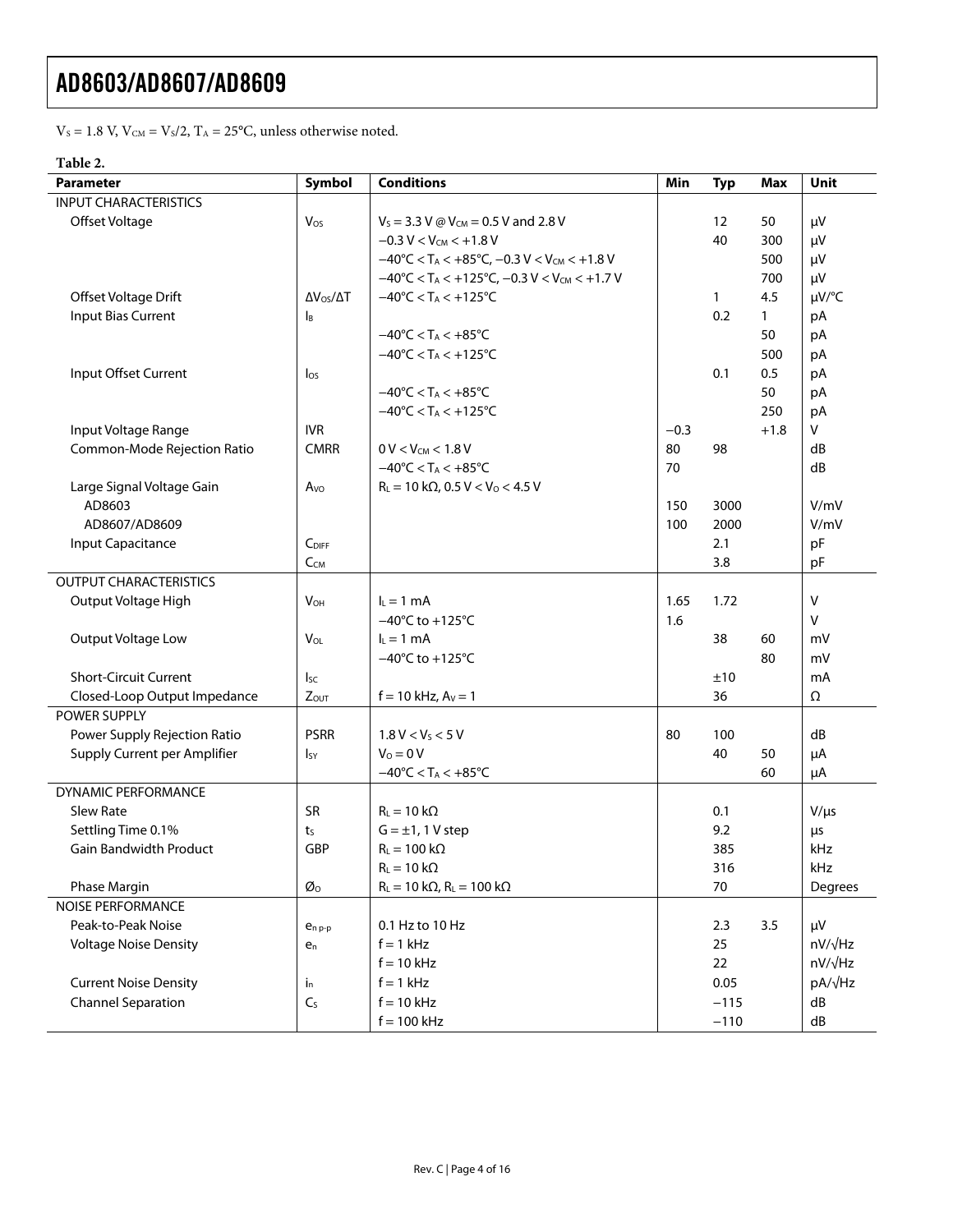# <span id="page-4-0"></span>ABSOLUTE MAXIMUM RATINGS

Absolute maximum ratings apply at 25°C, unless otherwise noted.

#### **Table 3.**

| <b>Parameter</b>                     | Rating                               |
|--------------------------------------|--------------------------------------|
| Supply Voltage                       | 6V                                   |
| Input Voltage                        | $GND$ to $V_S$                       |
| Differential Input Voltage           | ±6V                                  |
| Output Short-Circuit Duration to GND | Indefinite                           |
| Storage Temperature Range            | $-65^{\circ}$ C to +150 $^{\circ}$ C |
| Lead Temperature (Soldering, 60 sec) | $300^{\circ}$ C                      |
| <b>Operating Temperature Range</b>   | $-40^{\circ}$ C to $+125^{\circ}$ C  |
| Junction Temperature Range           | $-65^{\circ}$ C to +150 $^{\circ}$ C |

Stresses above those listed under Absolute Maximum Ratings may cause permanent damage to the device. This is a stress rating only; functional operation of the device at these or any other conditions above those indicated in the operational section of this specification is not implied. Exposure to absolute maximum rating conditions for extended periods may affect device reliability.

#### **Table 4. Package Characteristics**

| <b>Package Type</b> | $\theta_{IA}$ <sup>1</sup> | $\theta_{\rm JC}$ | Unit |
|---------------------|----------------------------|-------------------|------|
| 5-Lead TSOT (UJ)    | 207                        | 61                | °C/W |
| 8-Lead MSOP (RM)    | 210                        | 45                | °C/W |
| 8-Lead SOIC N (R)   | 158                        | 43                | °C/W |
| 14-Lead SOIC N (R)  | 120                        | 36                | °C/W |
| 14-Lead TSSOP (RU)  | 180                        | 35                | °C/W |

<sup>1</sup>  $\theta$ <sub>JA</sub> is specified for the worst-case conditions, that is,  $\theta$ <sub>JA</sub> is specified for a device soldered in a circuit board for surface-mount packages.

#### **ESD CAUTION**



ESD (electrostatic discharge) sensitive device. Charged devices and circuit boards can discharge without detection. Although this product features patented or proprietary protection circuitry, damage may occur on devices subjected to high energy ESD. Therefore, proper ESD precautions should be taken to avoid performance degradation or loss of functionality.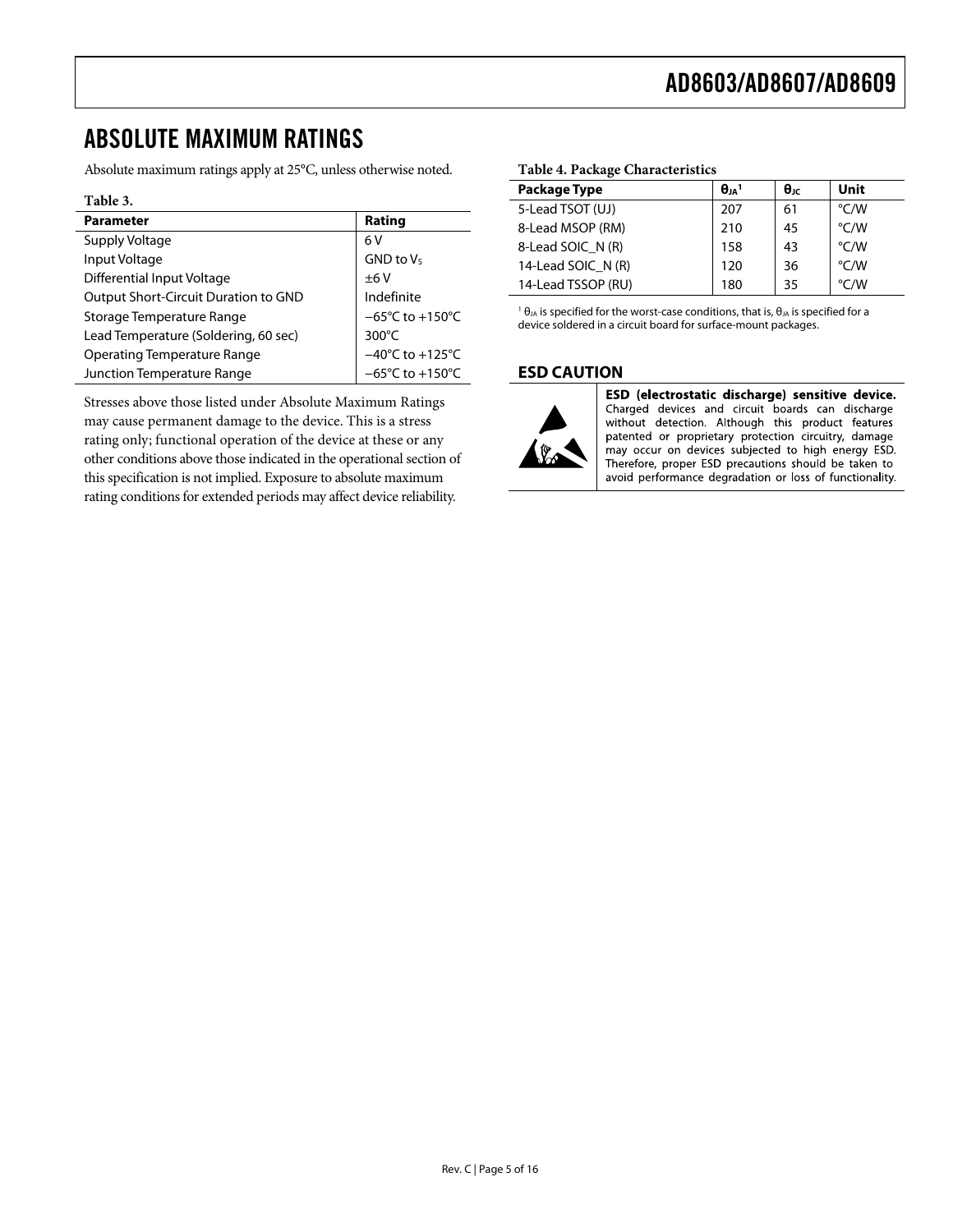# <span id="page-5-0"></span>TYPICAL PERFORMANCE CHARACTERISTICS













Figure 9. Input Offset Voltage vs. Common-Mode Voltage







Figure 11. Output Voltage to Supply Rail vs. Load Current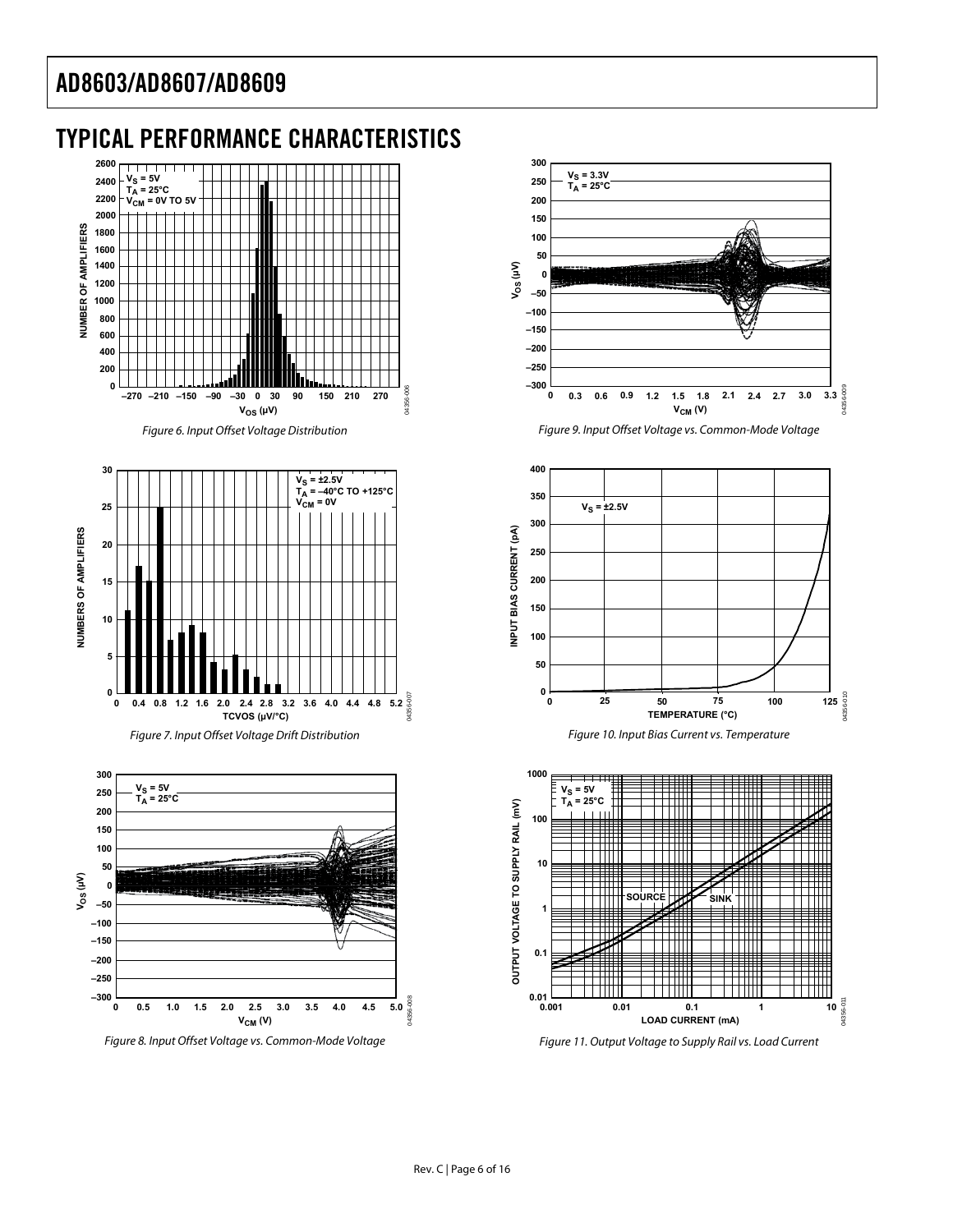















Figure 14. Closed-Loop Output Voltage Swing vs. Frequency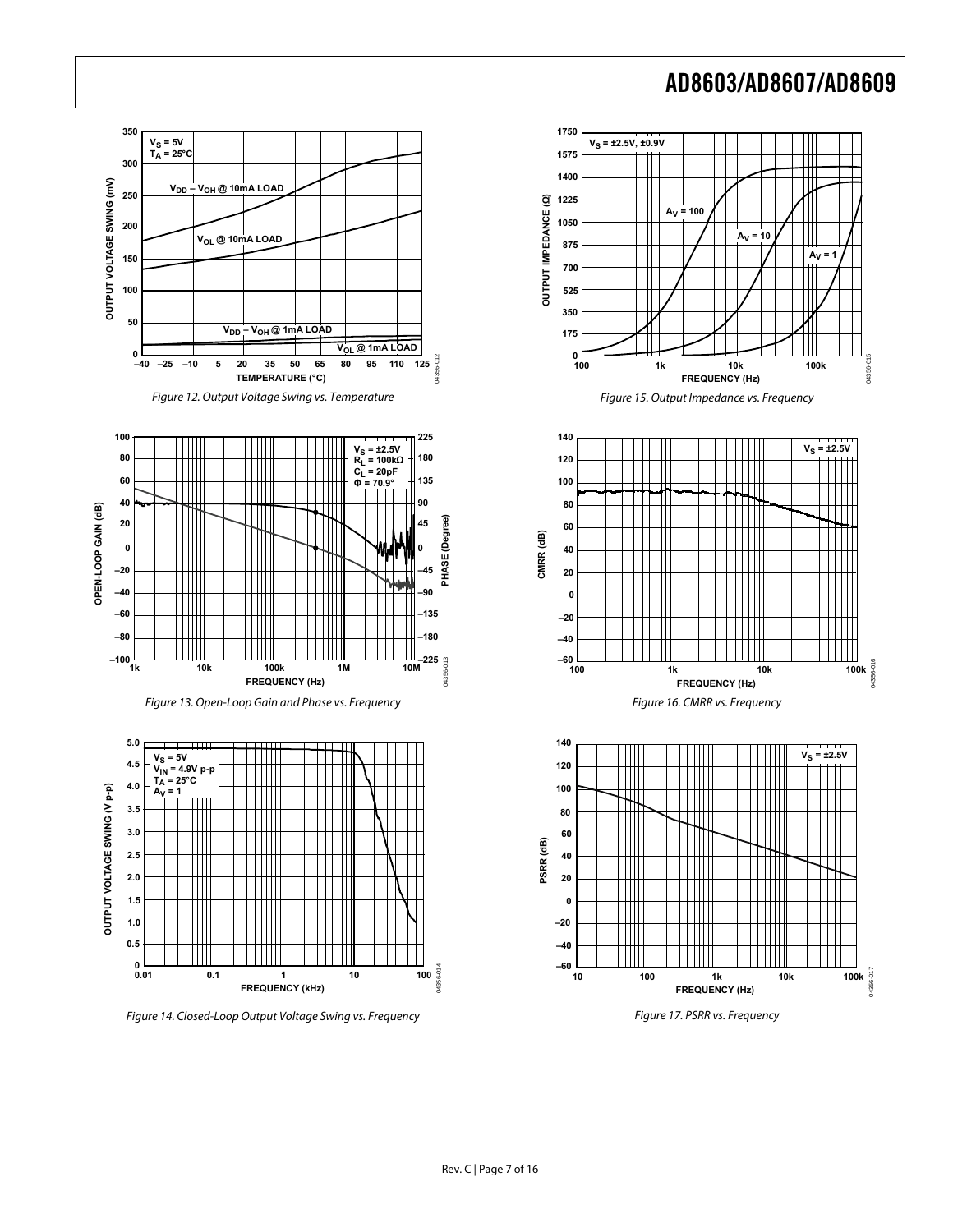

Figure 18. Small Signal Overshoot vs. Load Capacitance







Figure 21. 0.1 Hz to 10 Hz Input Voltage Noise



Figure 22. Small Signal Transient



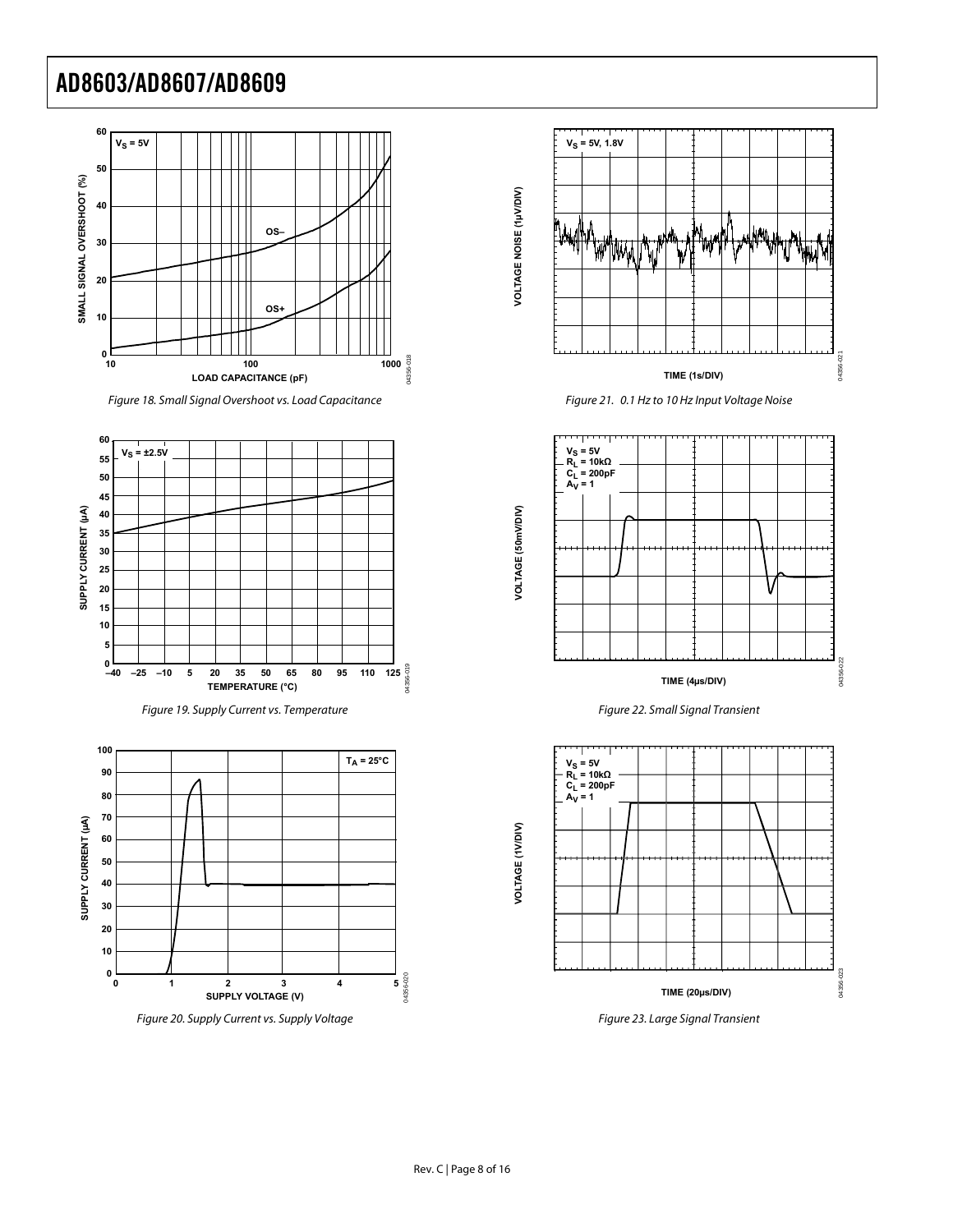



Figure 29. Input Offset Voltage vs. Common-Mode Voltage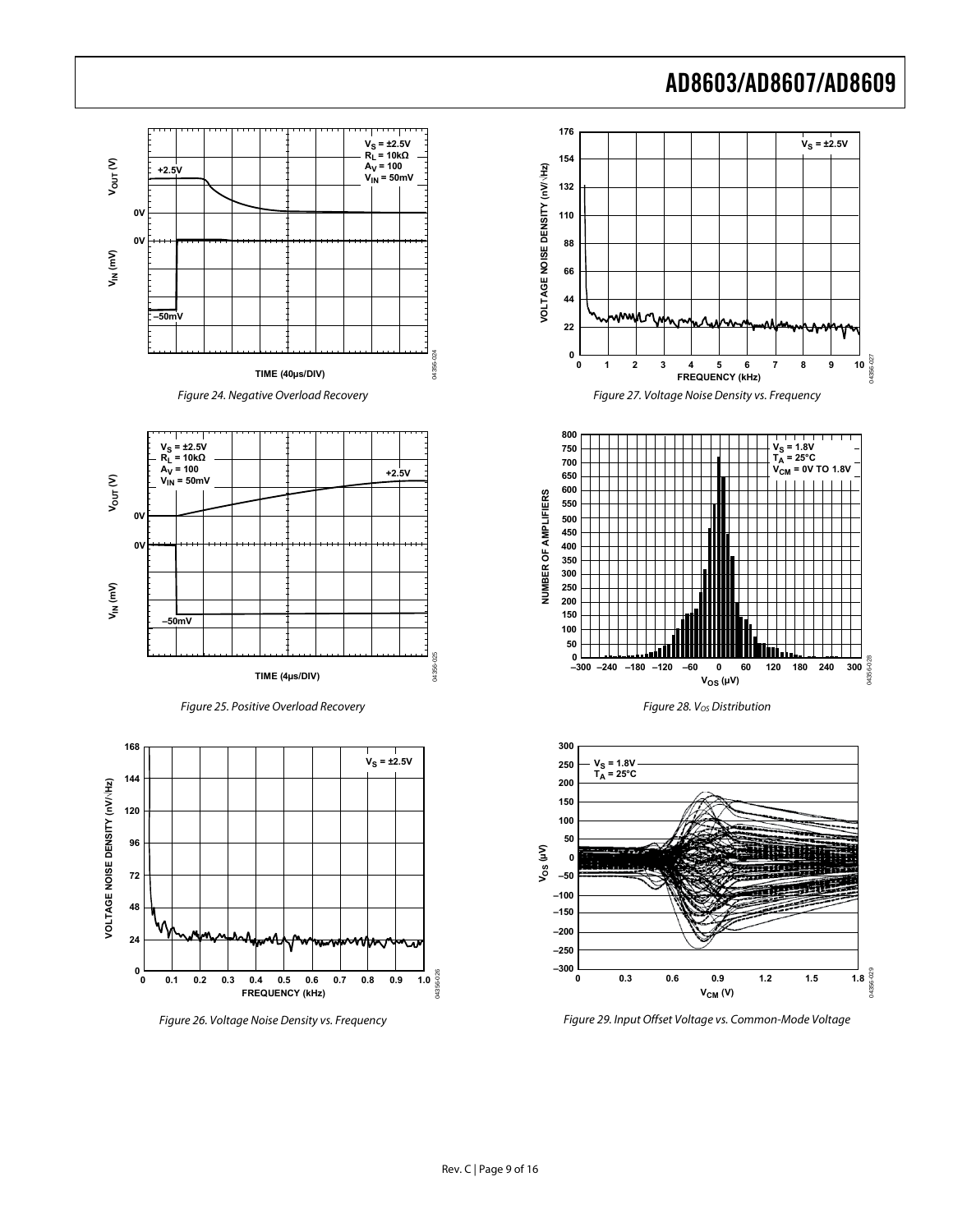



















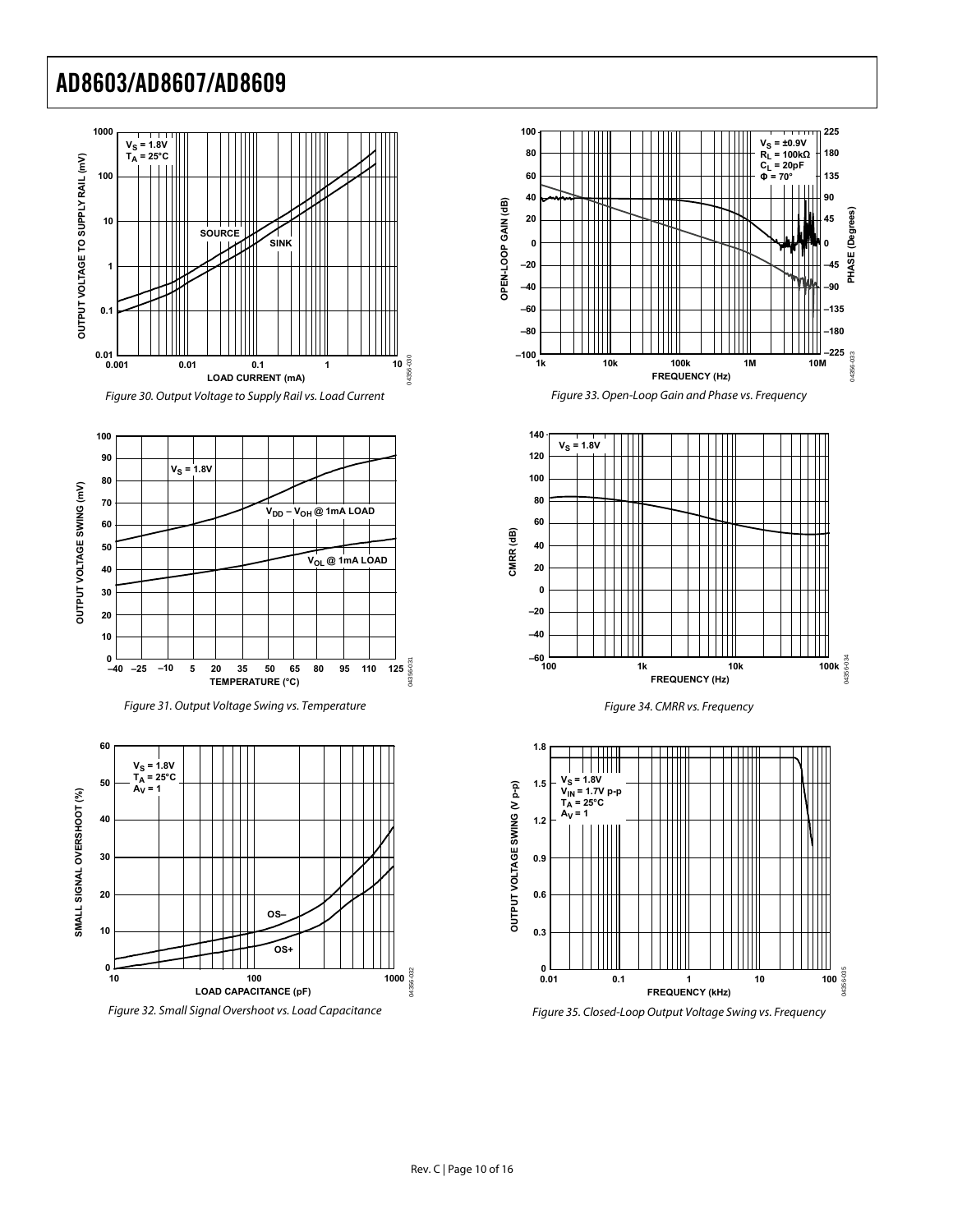



Figure 36. Small Signal Transient









Figure 39. Voltage Noise Density vs. Frequency



Figure 40. Channel Separation vs. Frequency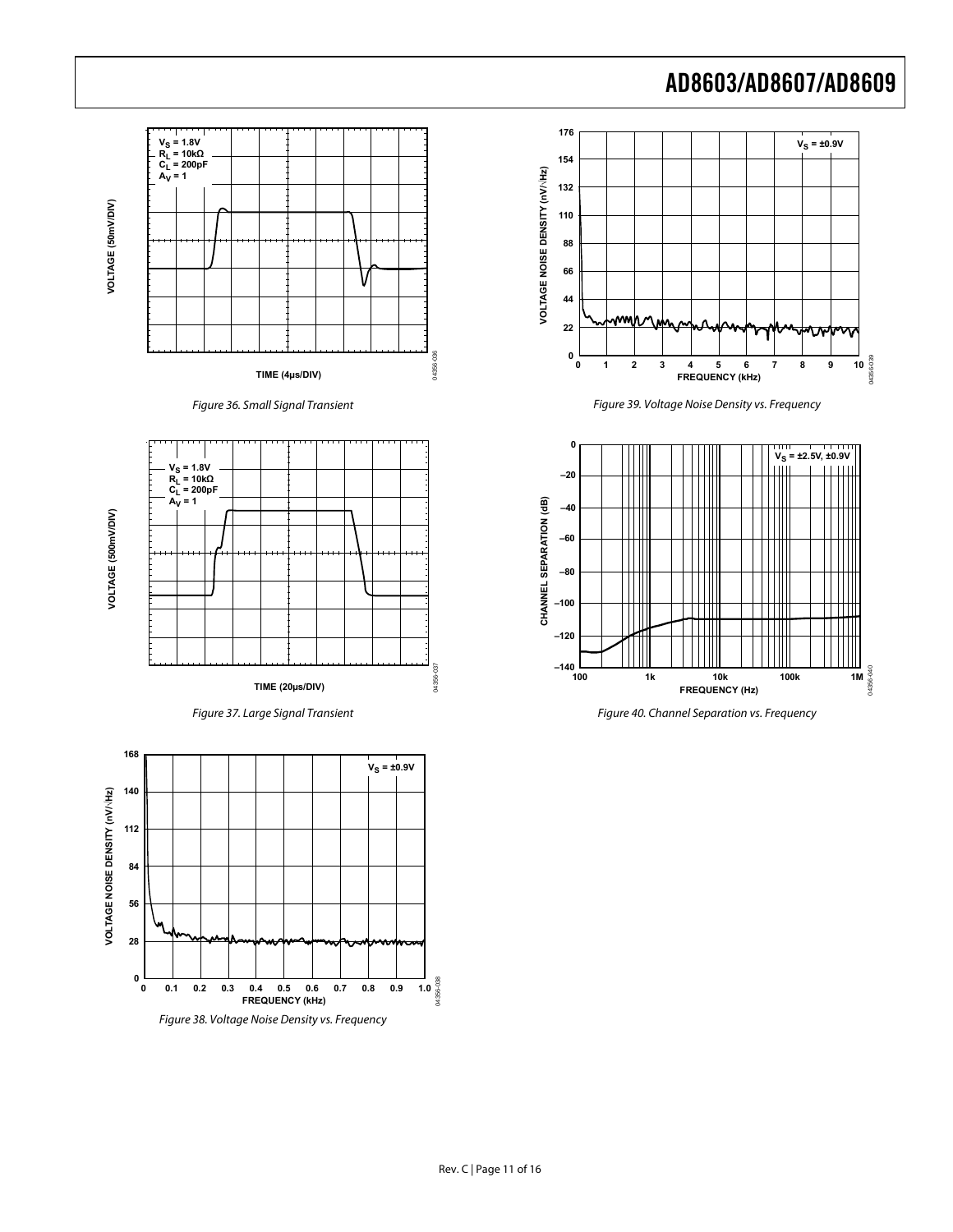## <span id="page-11-0"></span>APPLICATIONS

#### **NO PHASE REVERSAL**

The AD8603/AD8607/AD8609 do not exhibit phase inversion even when the input voltage exceeds the maximum input common-mode voltage. Phase reversal can cause permanent damage to the amplifier, resulting in system lockups. The AD8603/AD8607/AD8609 can handle voltages of up to 1 V over the supply.



#### <span id="page-11-1"></span>**INPUT OVERVOLTAGE PROTECTION**

<span id="page-11-2"></span>If a voltage 1 V higher than the supplies is applied at either input, the use of a limiting series resistor is recommended. If both inputs are used, each one should be protected with a series resistor.

To ensure good protection, the current should be limited to a maximum of 5 mA. The value of the limiting resistor can be determined from the following equation:

 $(V_{IN} - V_s)/(R_s + 200 Ω) ≤ 5 mA$ 

#### **DRIVING CAPACITIVE LOADS**

The AD8603/AD8607/AD8609 are capable of driving large capacitive loads without oscillating. [Figure 42](#page-11-1) shows the output of the AD8603/AD8607/AD8609 in response to a 100 mV input signal, with a 2 nF capacitive load.

<span id="page-11-3"></span>Although it is configured in positive unity gain (the worst case), the AD8603 shows less than 20% overshoot. Simple additional circuitry can eliminate ringing and overshoot.

<span id="page-11-4"></span>One technique is the snubber network, which consists of a series RC and a resistive load (see [Figure 43](#page-11-2)). With the snubber in place, the AD8603/AD8607/AD8609 are capable of driving capacitive loads of 2 nF with no ringing and less than 3% overshoot.

The use of the snubber circuit is usually recommended for unity gain configurations. Higher gain configurations help improve the stability of the circuit. [Figure 44](#page-11-3) shows the same output response with the snubber in place.



Figure 42. Output Response to a 2 nF Capacitive Load, Without Snubber



Figure 43. Snubber Network



Figure 44. Output Response to a 2 nF Capacitive Load with Snubber

Optimum values for Rs and Cs are determined empirically; [Table 5](#page-11-4) lists a few starting values.

| Table 5. Optimum Values for the Snubber Network |  |  |  |
|-------------------------------------------------|--|--|--|
|-------------------------------------------------|--|--|--|

| $C_{L}$ (pF)        | $\mathsf{R}_{\mathsf{S}}\left(\Omega\right)$ | $C_S$ (pF) |
|---------------------|----------------------------------------------|------------|
| 100 to $~500$       | 500                                          | 680        |
| 1500                | 100                                          | 330        |
| 1600 to $\sim$ 2000 | 400                                          | 100        |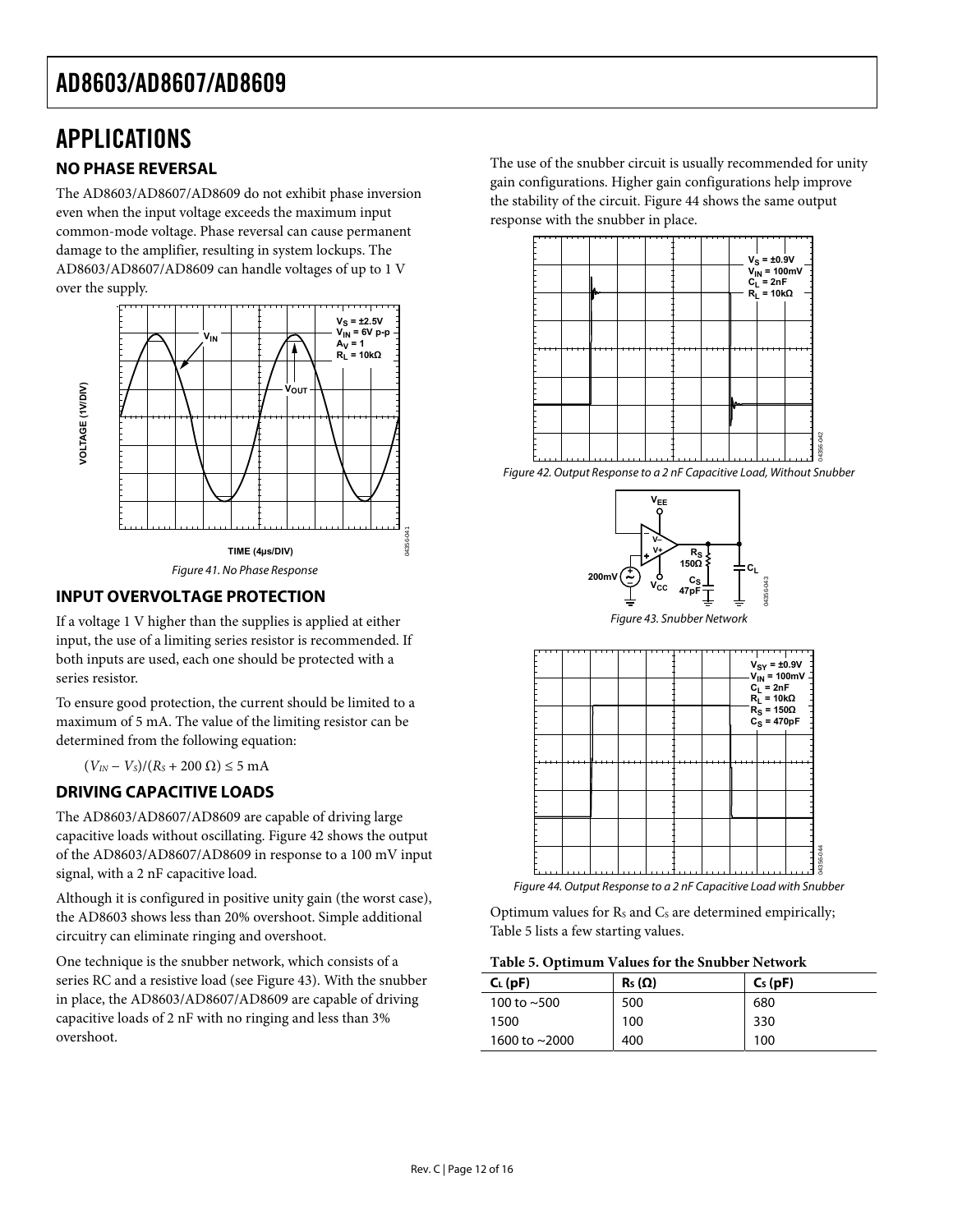#### <span id="page-12-0"></span>**PROXIMITY SENSORS**

Proximity sensors can be capacitive or inductive and are used in a variety of applications. One of the most common applications is liquid level sensing in tanks. This is particularly popular in pharmaceutical environments where a tank must know when to stop filling or mixing a given liquid. In aerospace applications, these sensors detect the level of oxygen used to propel engines. Whether in a combustible environment or not, capacitive sensors generally use low voltage. The precision and low voltage of the AD8603/AD8607/AD8609 make the parts an excellent choice for such applications.

#### **COMPOSITE AMPLIFIERS**

A composite amplifier can provide a very high gain in applications where high closed-loop dc gains are needed. The high gain achieved by the composite amplifier comes at the expense of a loss in phase margin. Placing a small capacitor, C<sub>F</sub>, in the feedback in parallel with R2 (see [Figure 45](#page-12-1)) improves the phase margin. Picking  $C_F$  = 50 pF yields a phase margin of about 45 $\degree$  for the values shown in [Figure 45](#page-12-1).



Figure 45. High Gain Composite Amplifier

<span id="page-12-1"></span>A composite amplifier can be used to optimize dc and ac characteristics. [Figure 46](#page-12-2) shows an example using the AD8603 and the [AD8541.](http://www.analog.com/AD8541) This circuit offers many advantages. The bandwidth is increased substantially, and the input offset voltage and noise of the [AD8541](http://www.analog.com/AD8541) become insignificant because they are divided by the high gain of the AD8603.

<span id="page-12-3"></span>The circuit in [Figure 46](#page-12-2) offers high bandwidth (nearly double that of the AD8603), high output current, and very low power consumption of less than 100 μA.



<span id="page-12-2"></span>Figure 46. Low Power Composite Amplifier

#### **BATTERY-POWERED APPLICATIONS**

The AD8603/AD8607/AD8609 are ideal for battery-powered applications. The parts are tested at 5 V, 3.3 V, 2.7 V, and 1.8 V and are suitable for various applications whether in single or dual supply.

In addition to their low offset voltage and low input bias, the AD8603/AD8607/AD8609 have a very low supply current of 40 μA, making the parts an excellent choice for portable electronics. The TSOT package allows the AD8603 to be used on smaller board spaces.

#### **PHOTODIODES**

Photodiodes have a wide range of applications from barcode scanners to precision light meters and CAT scanners. The very low noise and low input bias current of the AD8603/AD8607/ AD8609 make the parts very attractive amplifiers for I-V conversion applications.

[Figure 47](#page-12-3) shows a simple photodiode circuit. The feedback capacitor helps the circuit maintain stability. The signal bandwidth can be increased at the expense of an increase in the total noise; a low-pass filter can be implemented by a simple RC network at the output to reduce the noise. The signal bandwidth can be calculated by ½πR2C2, and the closed-loop bandwidth is the intersection point of the open-loop gain and the noise gain.

The circuit shown in [Figure 47](#page-12-3) has a closed-loop bandwidth of 58 kHz and a signal bandwidth of 16 Hz. Increasing C2 to 50 pF yields a closed-loop bandwidth of 65 kHz, but only 3.2 Hz of signal bandwidth can be achieved.

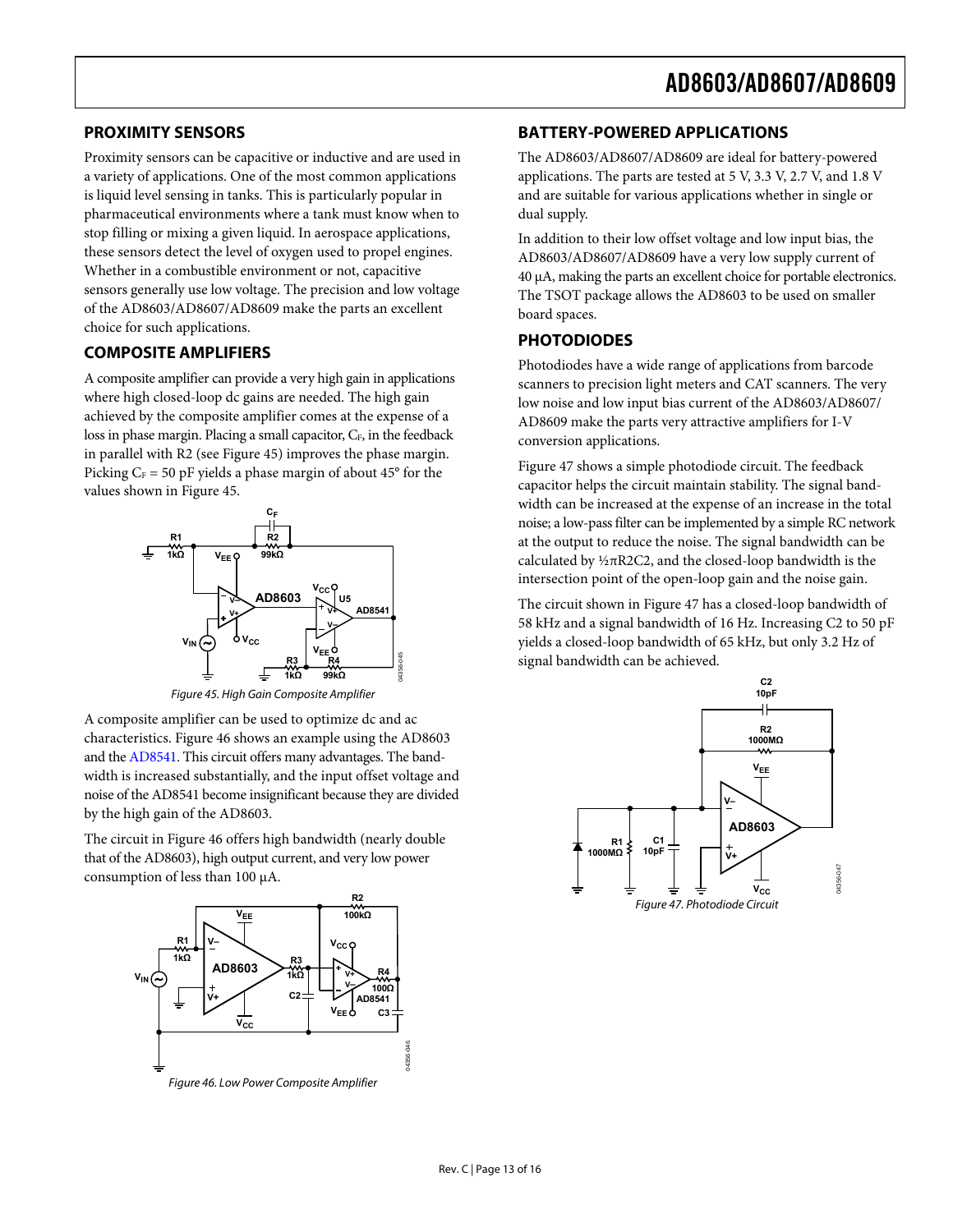# <span id="page-13-0"></span>OUTLINE DIMENSIONS

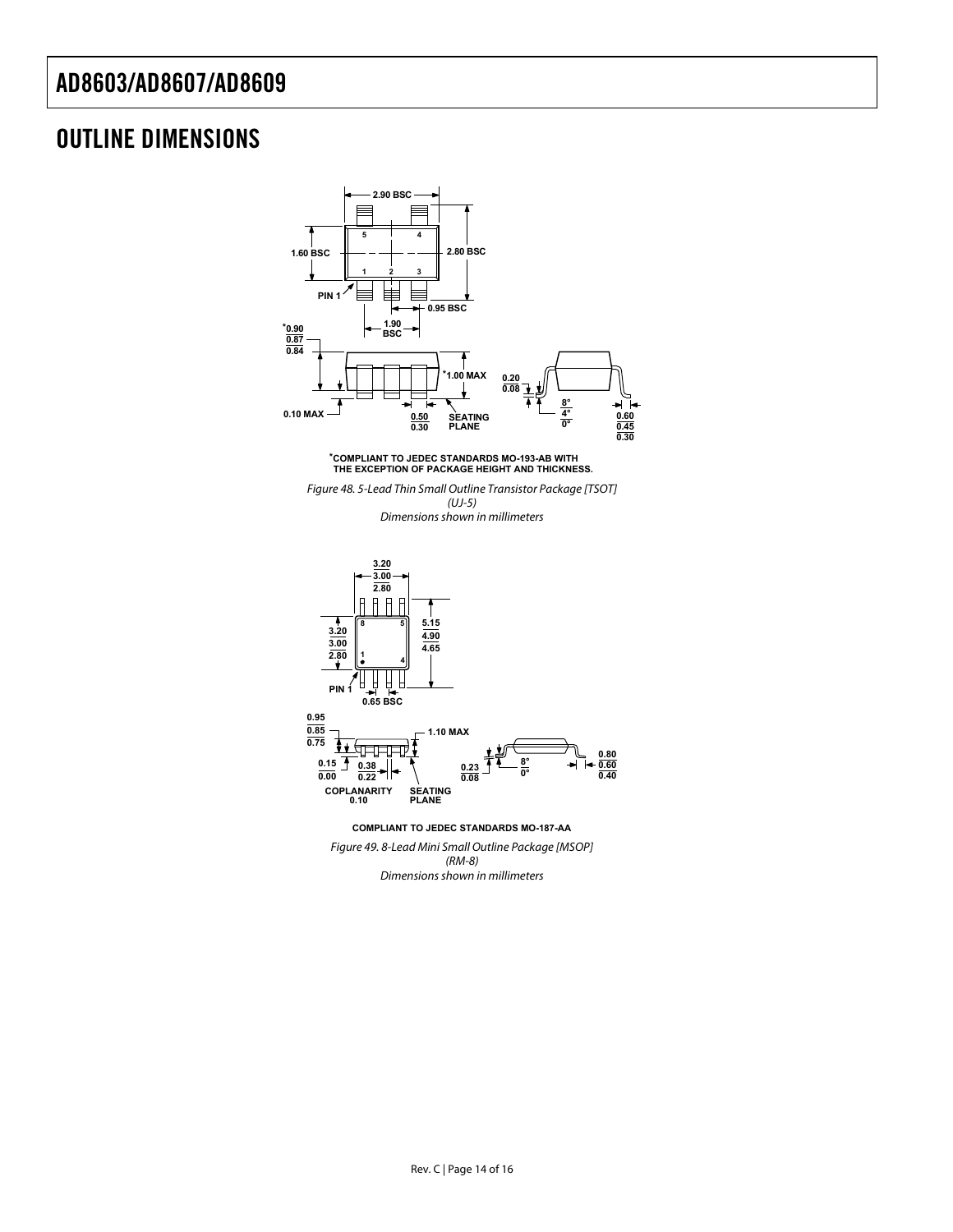

Rev. C | Page 15 of 16